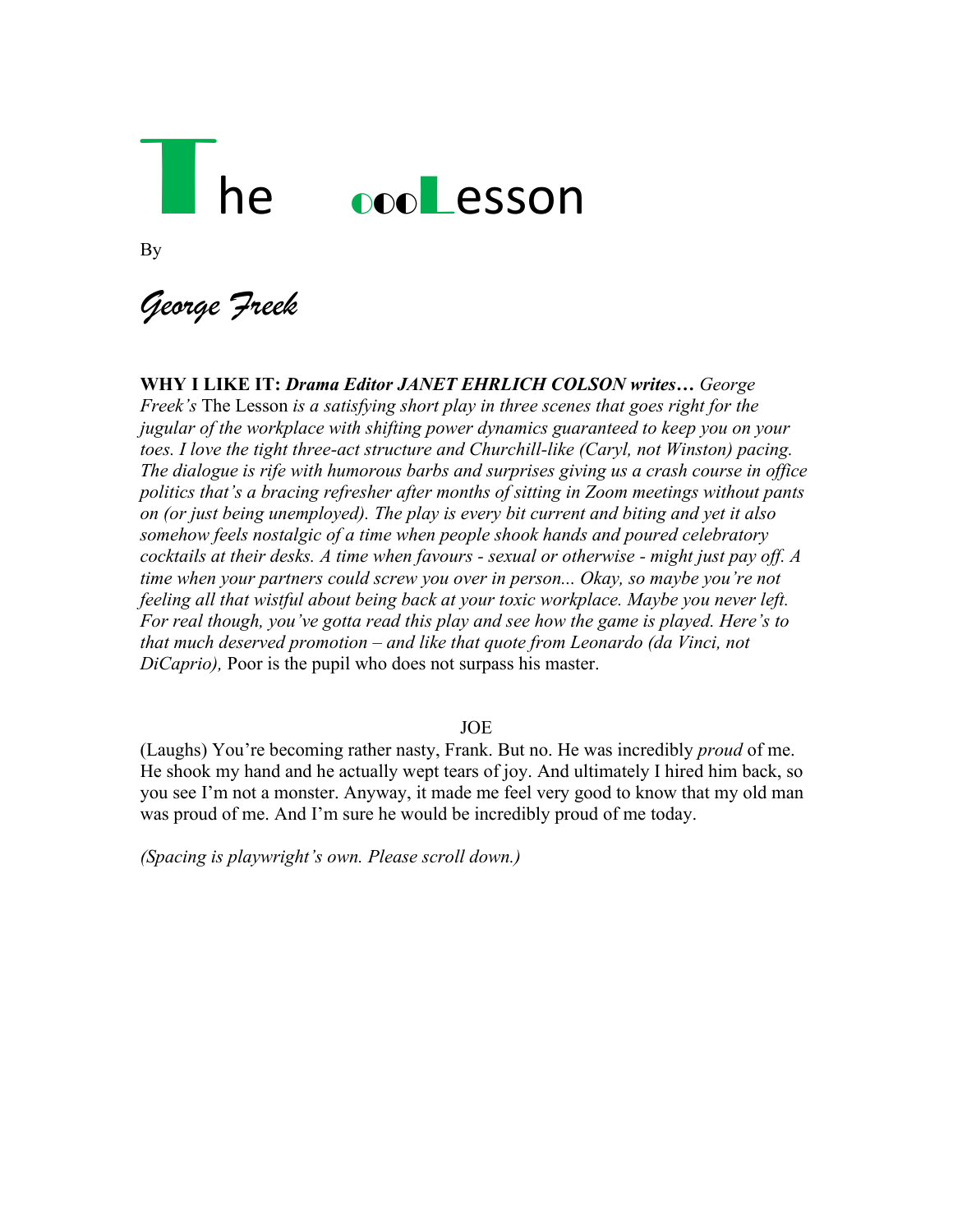# THE LESSON

(A Play in Three Scenes)

# **CHARACTERS**

JOE MANLEY, An Executive, 40

FRANK BEAMISH, A Junior Executive, 30s

TIFFANY JONES, A secretary, 20s

MARIE MILLER, Wife of a VP, 40s

THE PLACE

JOE's office

JOE's apartment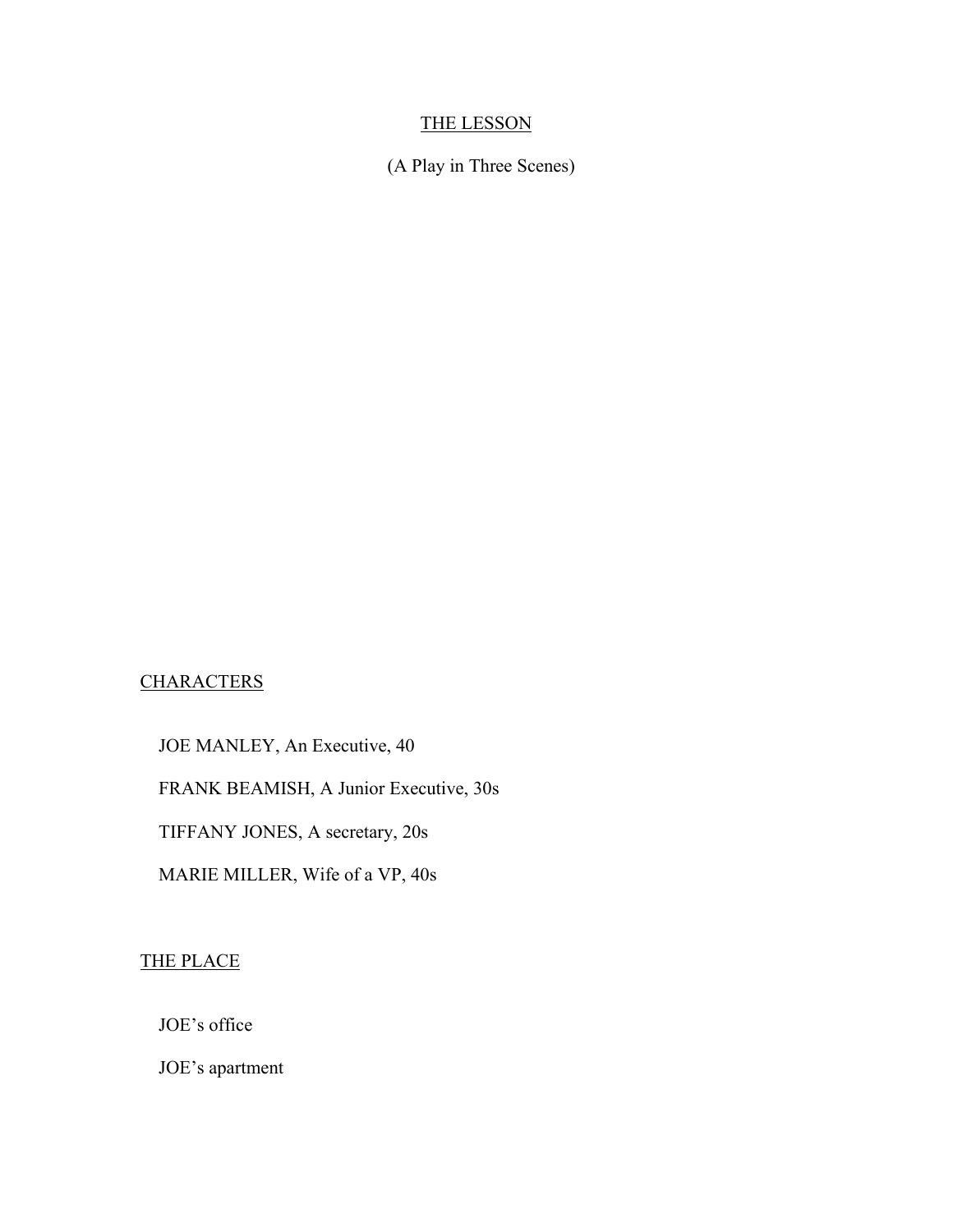(These locations may be sketchily defined)

THE TIME

Recently

#### THE LESSON

(*JOE's office. He sits with his feet on his desk. He's chuckling. FRANK enters*)

Scene 1

FRANK

(Good-naturedly) My, you look happy.

JOE

Is there any reason I shouldn't be?

FRANK

Well… do you know something I don't know?

#### JOE

I don't know what you know.

 FRANK Well I know... at least, I *think* I know... I've got that promotion wrapped up.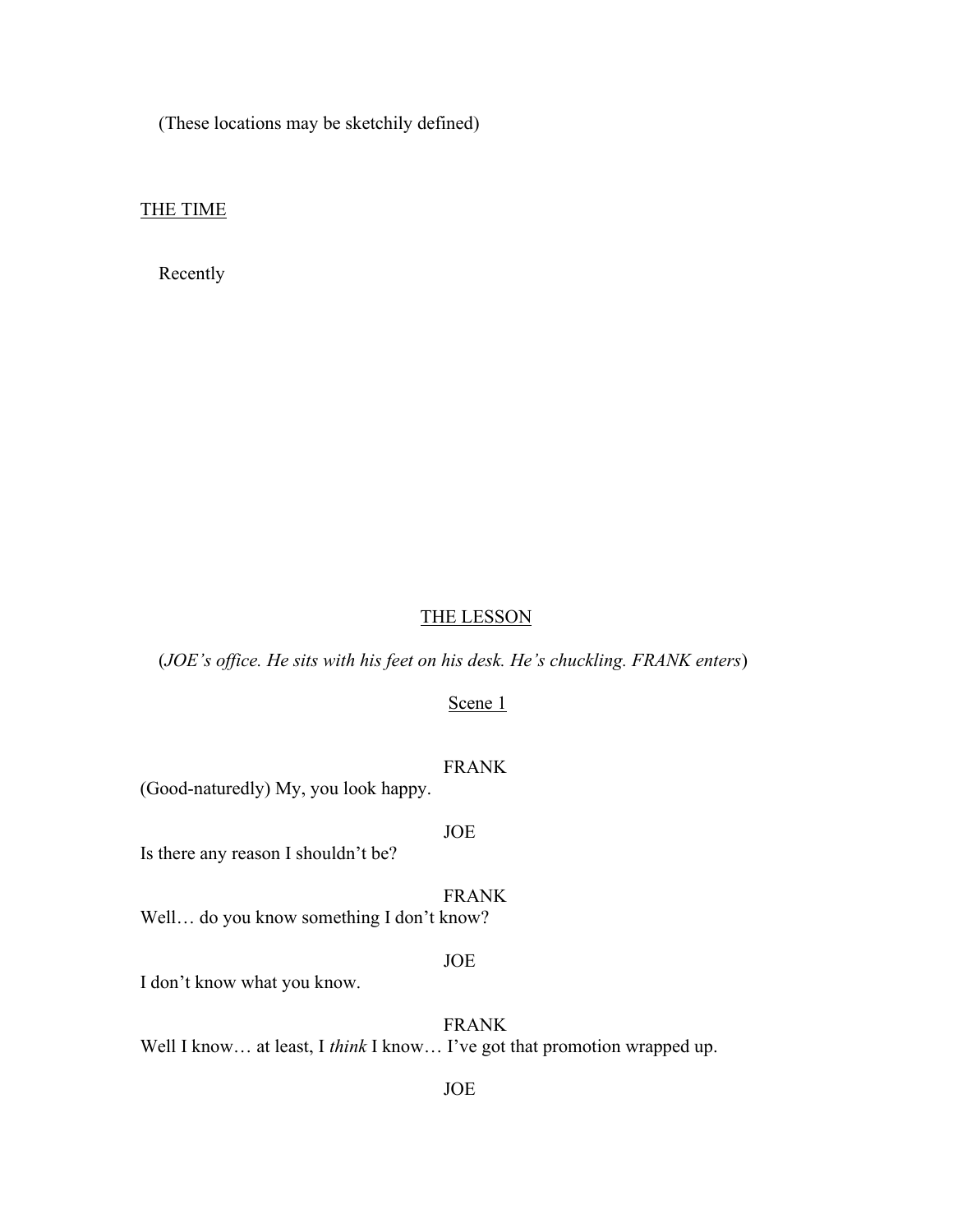That's good for you.

FRANK

(Suddenly a little embarrassed) Well, I've been here longer than, say, you have.

 JOE Oh, much longer…

## FRANK

I mean I wouldn't want you to resent me.

#### JOE

Do I *look* resentful?

#### FRANK

Nope, but I wouldn't want you… or anybody else… to think I'd done anything behind their back to get this promotion.

#### JOE

I feel you deserve it.

#### FRANK

Thanks. I'm glad to hear you say that, Joe.

 JOE You've worked hard for this company, Frank.

I've been a loyal employee.

 JOE Oh yes, none better…

# FRANK

FRANK

I've done my work from the ground up.

 JOE You've been a true slave.

FRANK

And now I'm looking for my reward.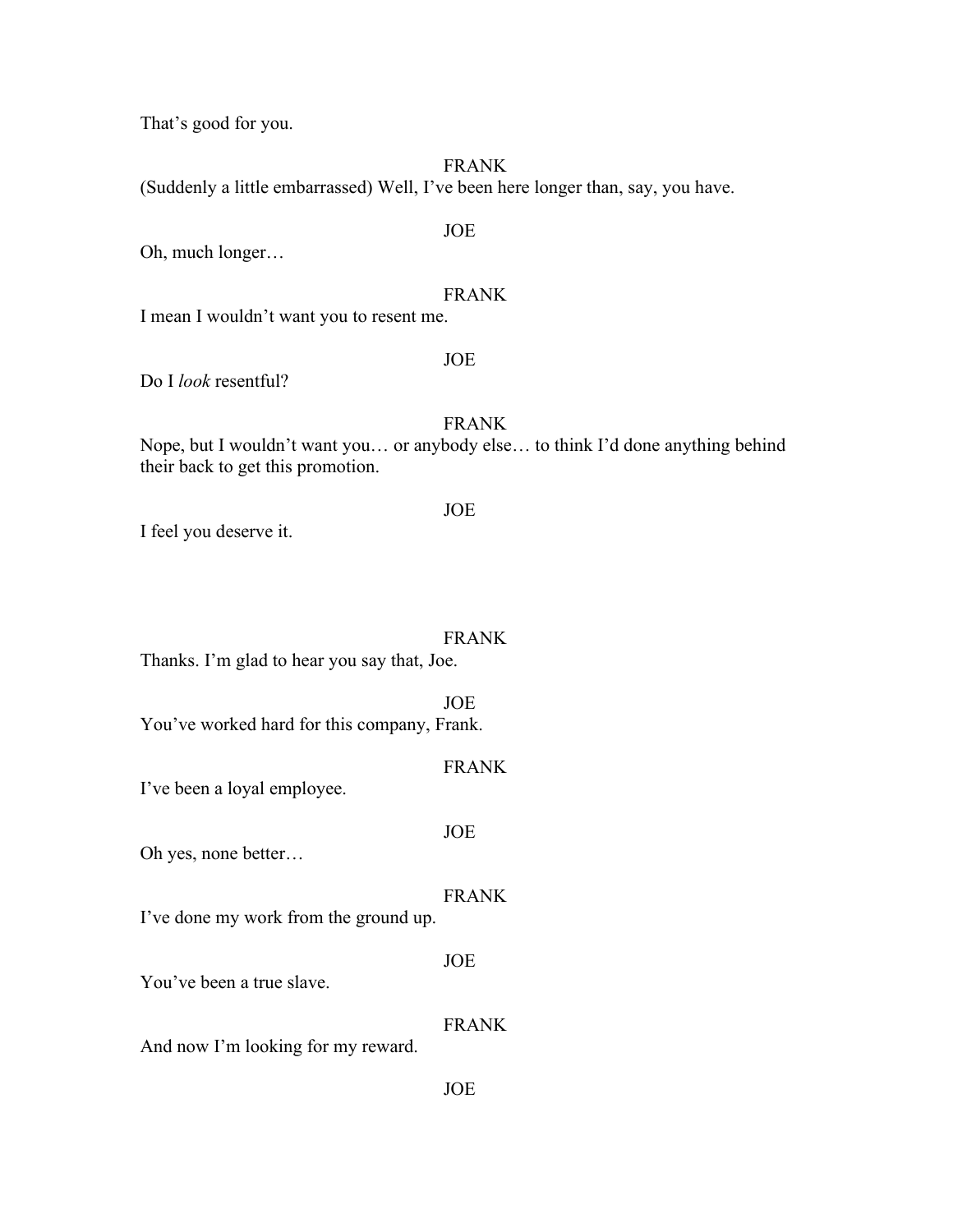I'm sure you'll get exactly what you deserve.

FRANK

Thanks…(He looks uncomfortable, as if he would say more).

(*However, at that moment, TIFFANY enters. She is bursting with good news*)

# TIFFANY

You got it.

### FRANK

Whew! That's a relief.

 TIFFANY (To JOE) I heard Miller talking to the others. It's all yours.

 FRANK Wait a minute… (He stares at JOE) *You* got it?

 JOE You heard the lady.

Yes, but…

 JOE No hard feelings, right…

FRANK

FRANK

I thought you were supporting me.

JOE

Look, don't be a sore loser, my friend.

# FRANK

No, I'm just taken by surprise.

JOE

All right, now listen to me, Frank. This is business and business is war. And all's fair in love and war. I'm sure you've heard that said.

# FRANK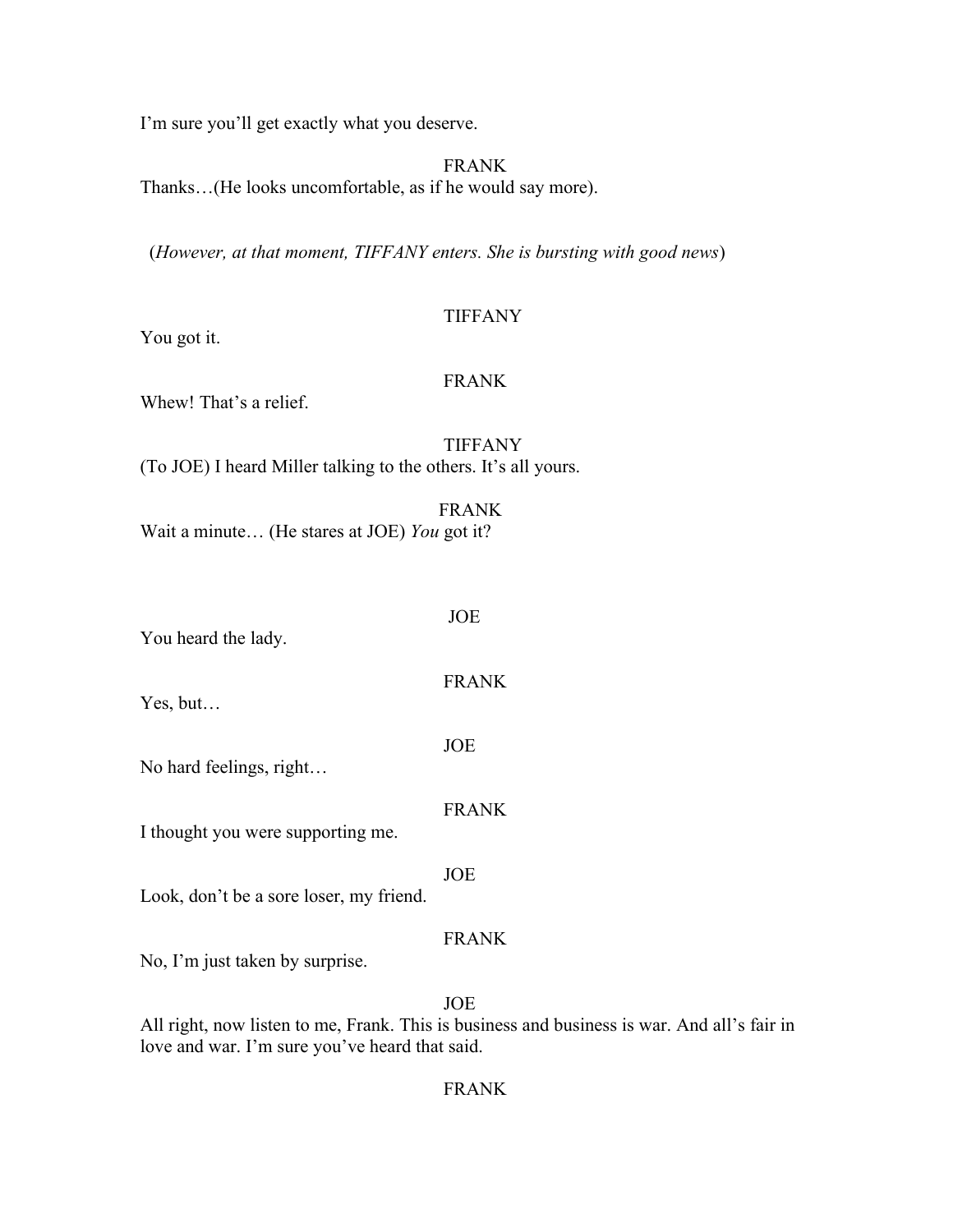It's really a cliché.

JOE

It is. And that's because it's *true*. Now as I see it, you have two choices. You can moan about bad luck and skulk around bitching from now until doomsday…

#### FRANK

What's my other option?

 JOE You can come on board with me. I need someone who can be loyal.

 FRANK (He thinks) You know, I think I could probably learn something from you.

No sarcasm intended?

# TIFFANY

And now it's my turn to congratulate you. (She gives JOE a long, passionate kiss).

FRANK

(Stares at her, flabbergasted) Hey! Tiffany, what gives?

 TIFFANY I'm really sorry, Frank. I've been meaning to tell you.

#### FRANK

I thought we had an understanding!

TIFFANY

Well, I said I was sorry.

#### JOE

There's an old saying, Frank

#### FRANK

(He stares at JOE) You really amaze me.

JOE

That's not the old saying I meant.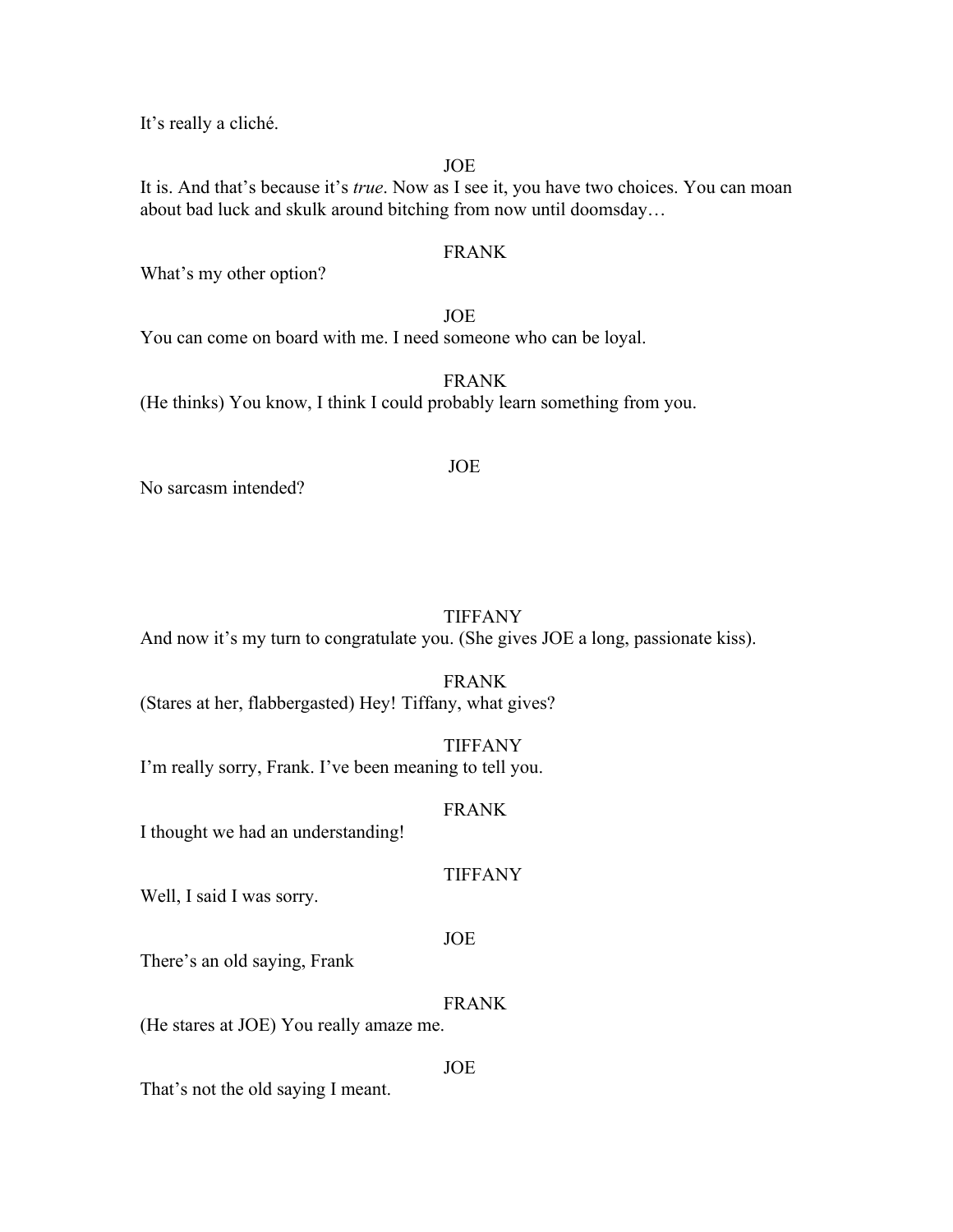# FRANK

All right, I'm listening.

#### JOE

You should never trust a woman.

 TIFFANY I hope you don't believe that one! (She laughs, sits on his lap, tries to kiss him).

 JOE But I do. (He pushes her off his lap) Get away from me!

# TIFFANY

(Flabbergasted) Excuse me!

 JOE Look, you tell me something. How could I ever trust you?

#### TIFFANY

After the things I did for you?

JOE

If you could knife Frank in the back this way who *could* trust you? You just heard me say I appreciate loyalty!

TIFFANY

But I… I love you!

#### FRANK

(Amazed) You do? You *love* him?

### JOE

(To TIFFANY) Don't be silly.

# TIFFANY

But…I thought you cared for me! I felt like you meant it.

#### JOE

I cared for you like you cared for Frank! I'm human, I'm vulnerable. I see what love means to you. (He ushers her to the door).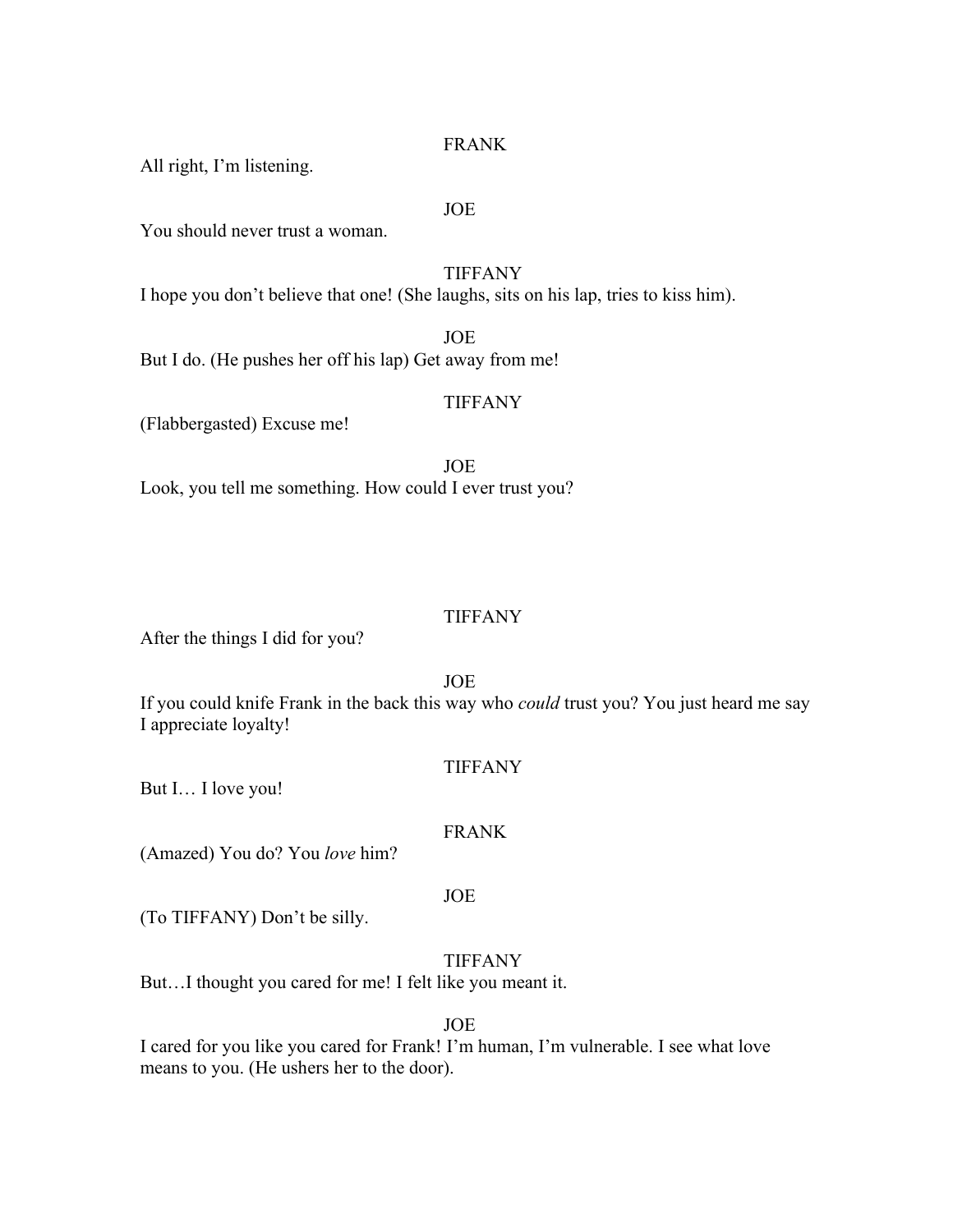#### TIFFANY

(Backs out, now in tears) Dam you! You'll live to regret this. It's not fair… (She is gone).

JOE

She wants fair! I think I gave her fair, Frank. What do you think?

#### FRANK

I really can't think right now!

JOE

Think of it as a lesson in human nature, Frank. I just taught you something. I don't plan to sit back with my feet on my desk and stay in this piddling job forever. So you have to make a choice. You're either for me or you're against me. Now if you're with me pull up a chair, and we'll talk or else you can get out! I don't have any time to waste. So which one will it be? (FRANK looks at JOE)

# BLACKOUT

#### Scene 2

(*The living-room of JOE's apartment. FRANK mixes drinks, brings one to JOE*)

JOE

(Laughing) But I'm telling you that I *am*!

#### FRANK

(Shaking his head) No. No!

JOE

I'm beginning to doubt your faith in me!

#### FRANK

All right, I'll believe it when—

 JOE And you *will* see it. (He takes a long drink, looks at his watch) Any minute now…

 FRANK You really told the president… President Mac Gregor!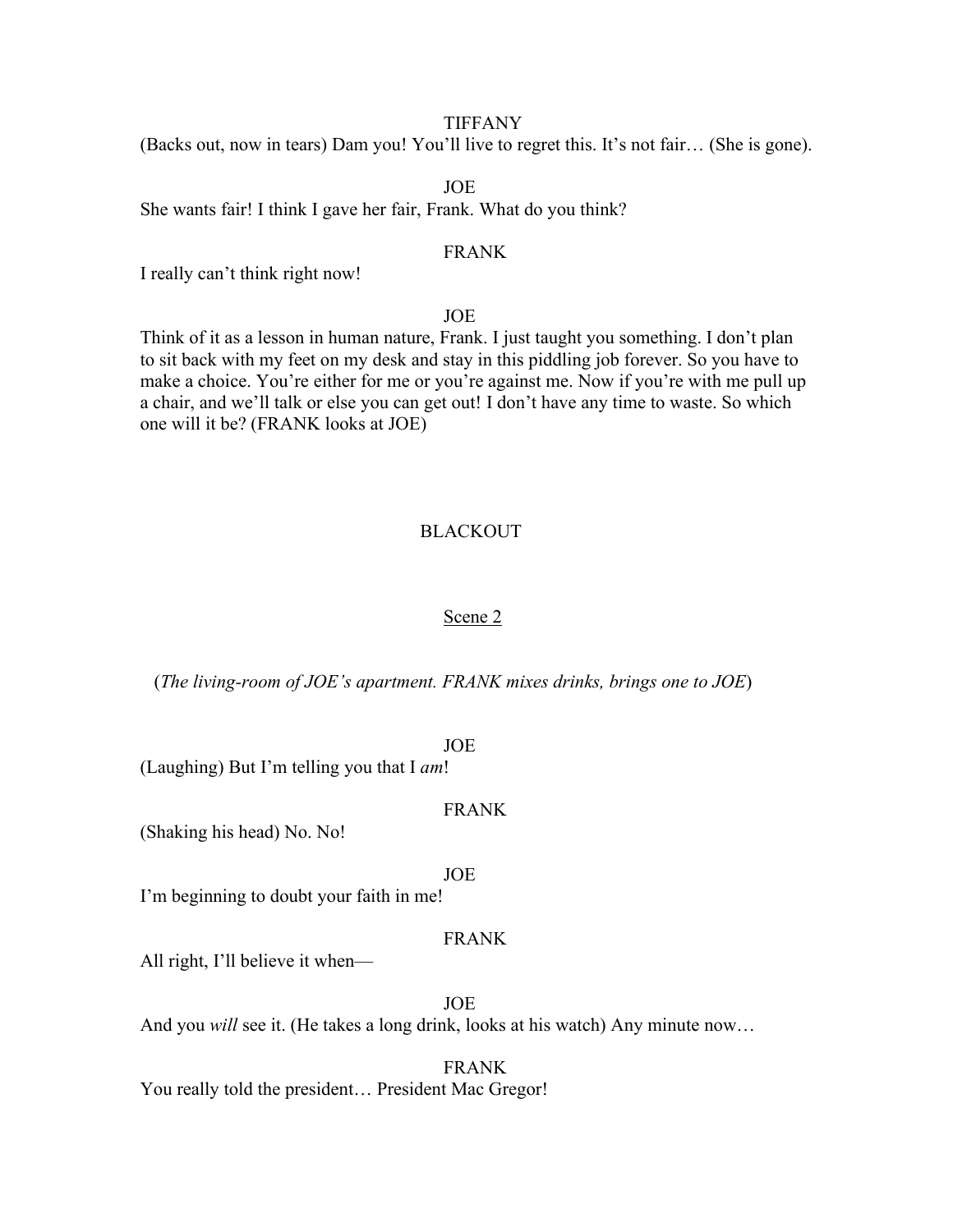That Miller was stealing him blind.

 FRANK But Miller was his *friend*! And he believed you?

 JOE He had the evidence, Frank. He couldn't refute it.

What evidence?

JOE

FRANK

The evidence that *you* planted.

FRANK

You mean… that *envelope*?

JOE

That reminds me. Have I properly thanked you?

#### FRANK

(Shakes his head) That evidence must have been really good!

JOE

(Laughing) Ho, ho! It was *irrefutable*, if one isn't intimidated by a little perjury! (He finishes his drink) I think I'd like another of those. (He hands FRANK his glass)

 FRANK (Shaking his head) I guess you deserve it. (He mixes his drink).

#### JOE

You're learning.

# FRANK

And when Mac Gregor checks into the missing money?

JOE

*I* was stealing him blind, numb nuts! But I covered my tracks, all the way. In fact, I was *leading* them in a different direction!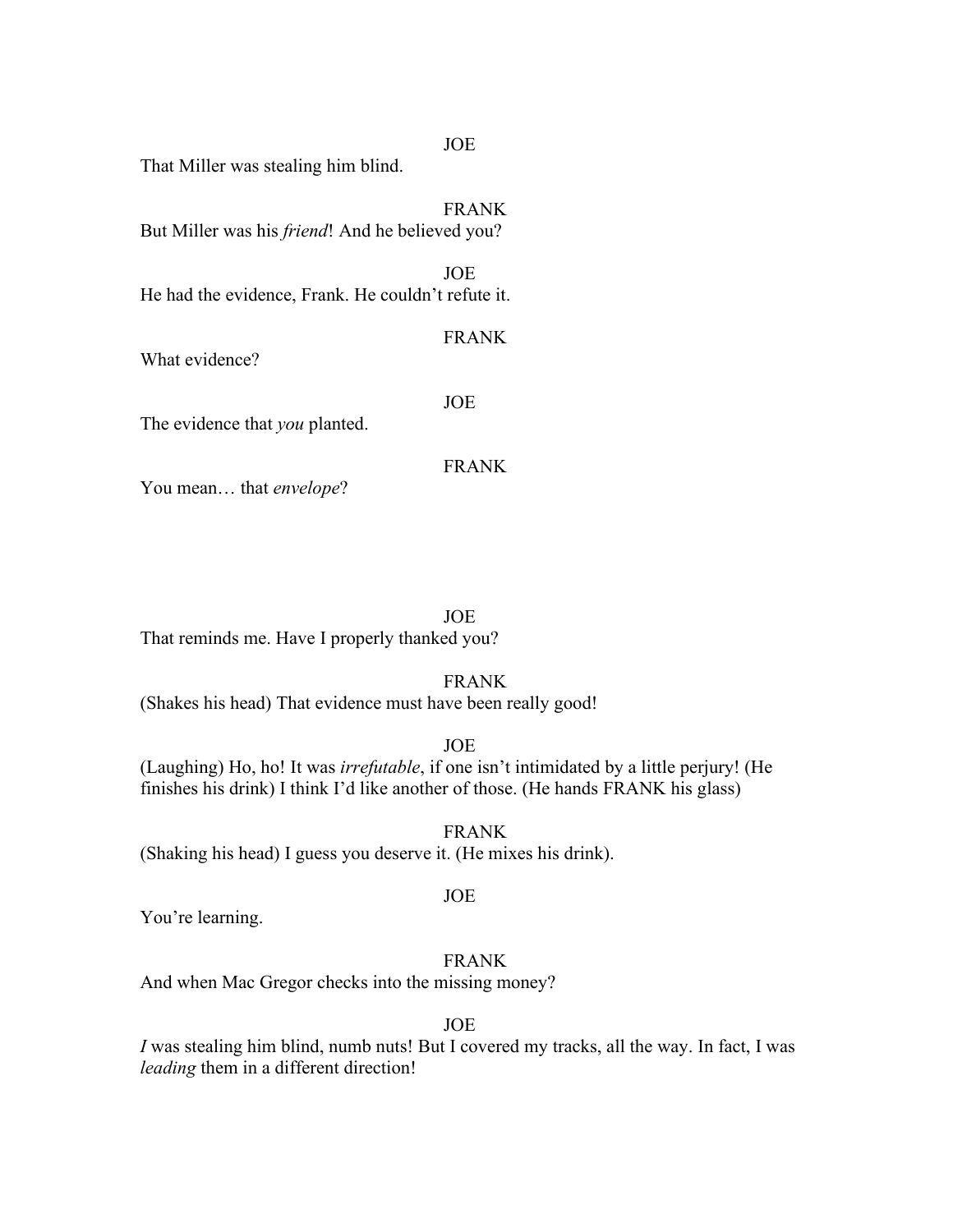#### FRANK

(Handing him a drink) You're truly a marvel, Joe.

#### JOE

My father once gave me some advice. Frank

#### FRANK

What was it?

#### JOE

It was nonsense. But that was the lesson. Don't give a shit about advice. You only learn from experience. Trust your own intelligence and learn from your experience. It's not what he meant, but it's what I took from it. And I've always thanked him for that.

#### FRANK

Well, I appreciate what you've taught me. I'm learning from that. You'll go a long way, my friend.

#### JOE

You don't think I'm finished, do you! (He laughs, takes a drink).

(*There's a knock at the door. JOE shrugs and FRANK opens it, MARIE enters*)

#### FRANK

Um, Mrs. Miller… (He looks at JOE)?

 JOE (Hearty) Hello, Marie, Now what can I do for you?

#### MARIE

(Shakes her head) I wish I knew.

 JOE (Going to her, taking her hand) Well, what is your problem?

MARIE

It's my husband.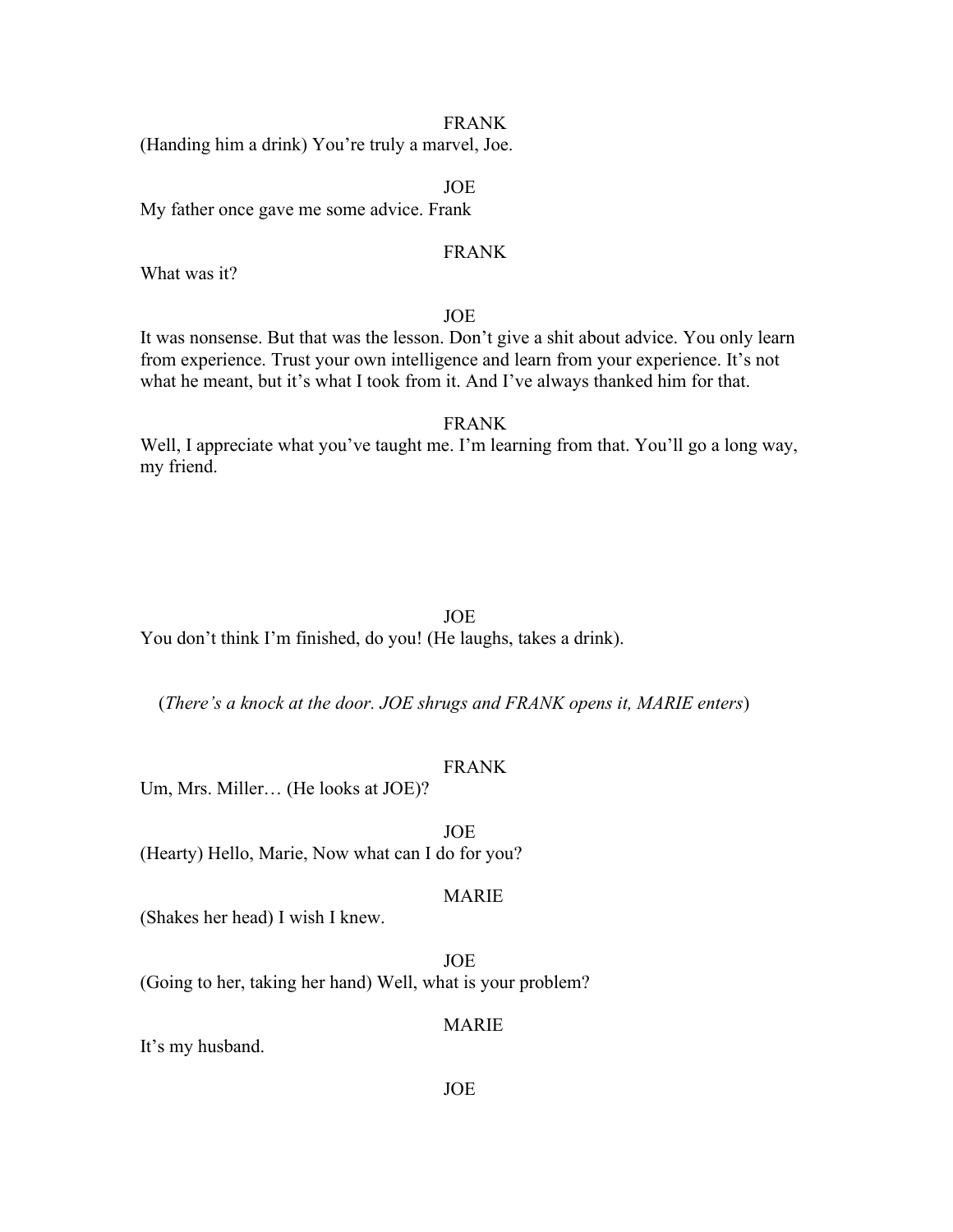What about him?

# MARIE

He's very upset.

 JOE (Suddenly a bit wary) Did he send you to me?

#### MARIE

Oh no! He has no idea I'm here.

JOE

But then why'd you come *here*?

 MARIE I don't really know. Aren't you his friend?

 JOE (Relaxing) Look, how would you like a drink?

# MARIE

(Pause) I think I *would* like one.

JOE

Frank, make a drink for Marie.

# FRANK

Would you like a martini, Mrs. Miller?

#### MARIE

A martini sounds fine.

 JOE We're all friends here, Frank. You can call her Marie (To MARIE) Isn't that right?

#### MARIE

Yes, of course.

 FRANK That's one martini, coming right up, Marie. (He mixes the drink).

JOE

Marie, I must tell you that is a very gorgeous outfit you have on.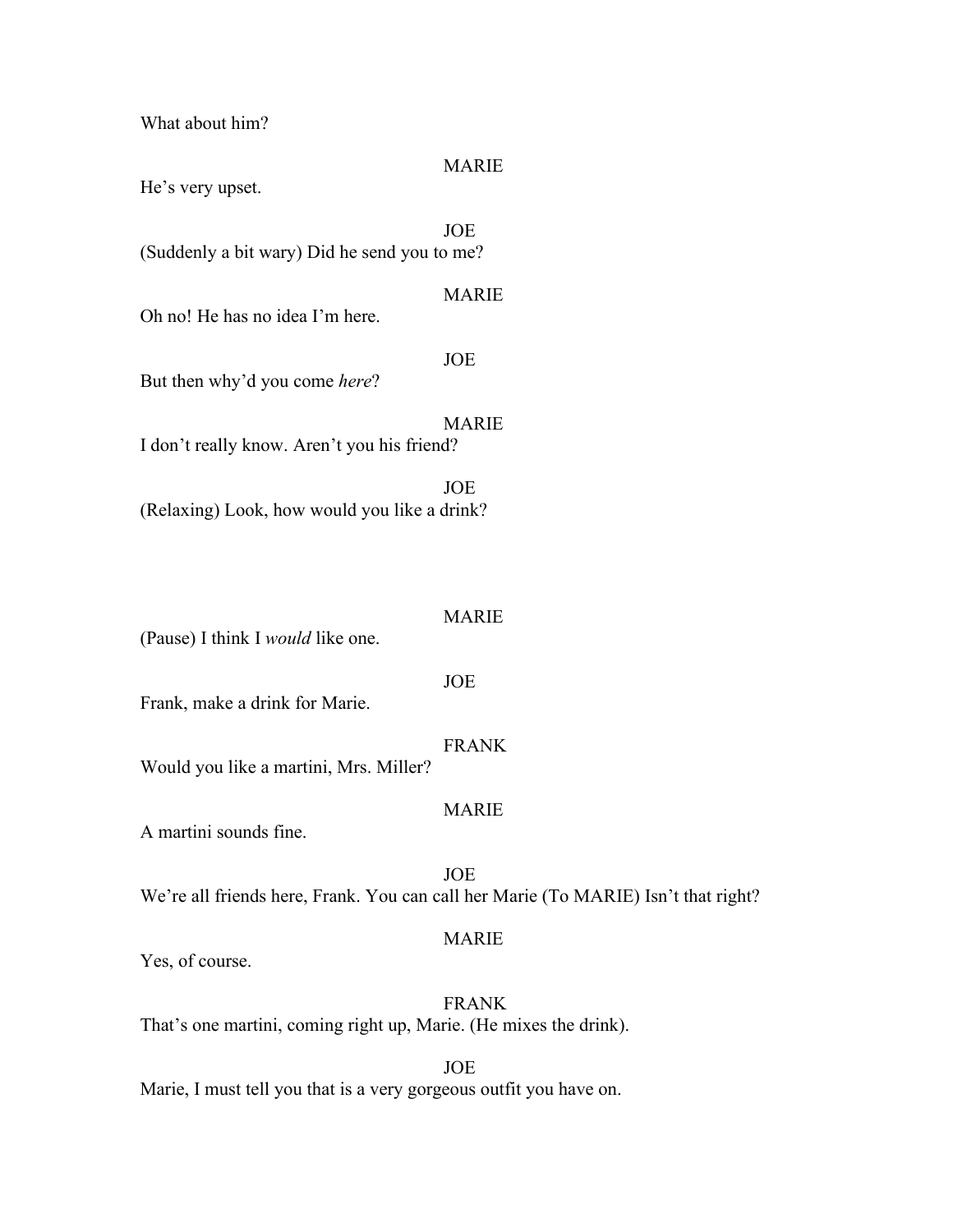#### MARIE

(She blushes) Do you really think so?

JOE

Oh, absolutely. It suits you nicely. You know you have excellent taste.

### MARIE

Thank you very much, Joe.

JOE

But then I'm sure I'm not the first person who has told you that you're a very goodlooking woman, am I?

 MARIE (Coyly) Oh my… and is *that* what you're telling me?

JOE

(He smiles) I am. Consider yourself told.

#### MARIE

Now I think you're just flattering me.

#### JOE

You're absolutely right, Marie. I am. But let me tell you something. I wouldn't flatter you if you didn't deserve it. If I didn't mean every word of it, I wouldn't say it. Anyway, you don't have to be coy with me. You *know* you're a beautiful woman. And I know that you know it, because you'd be blind if you *didn't* know it. (He smiles at her) Now isn't that right? (MARIE smiles a little awkwardly)

#### FRANK

Here's your drink, Marie.

#### MARIE

Thank you. But Joe, about my husband—

#### JOE

I think I should make something clear to you, Marie. I'm not really your husband's friend. I'm simply a fellow worker—

#### MARIE

But the thing is he's terribly upset, and I can't get a word out of him. In fact, he's locked himself in his room.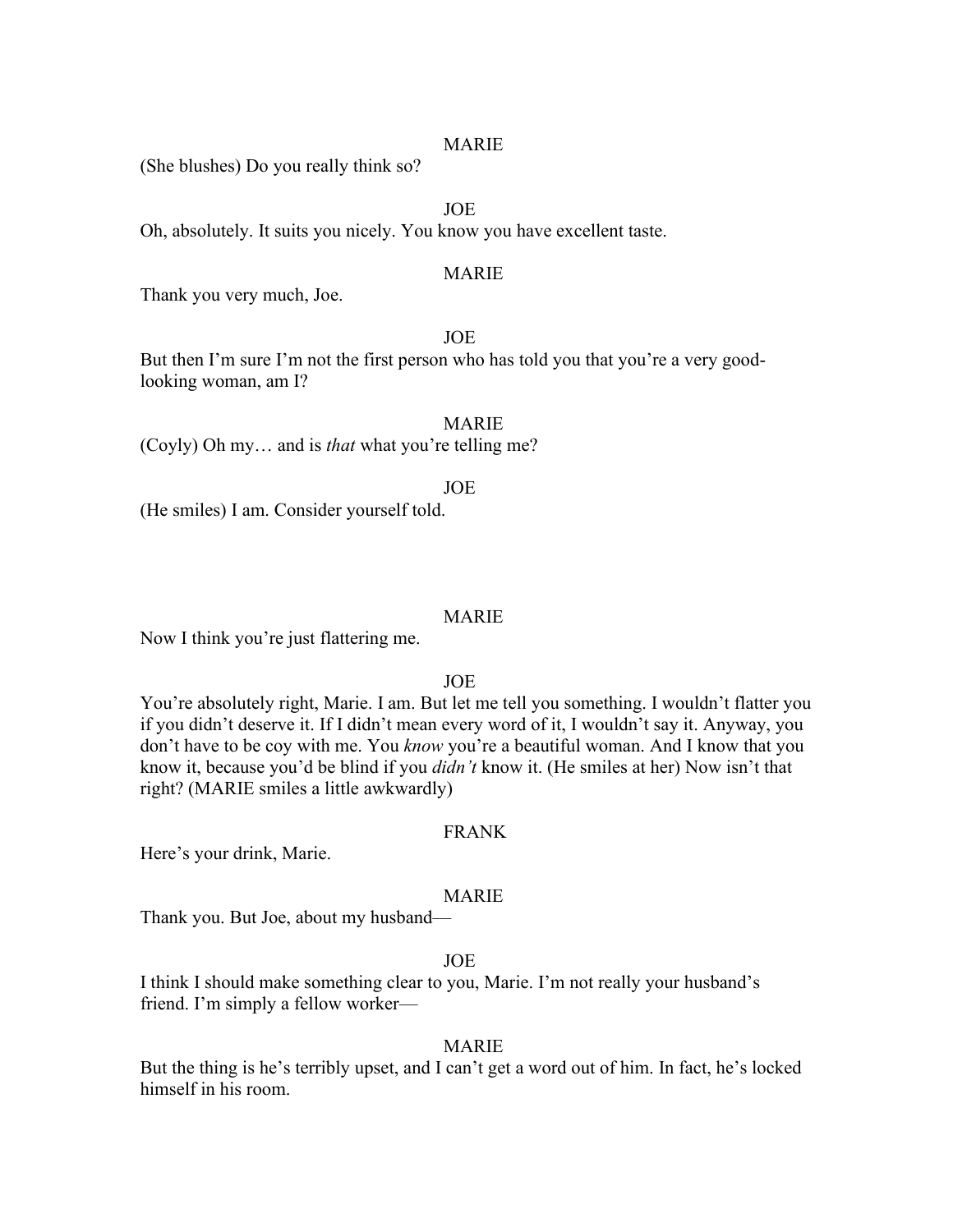#### JOE

I'm sorry, but I still don't know why you came to see me.

# MARIE

Well, I guess I just wanted to talk to somebody, Joe, and I've always felt like you were someone I could really talk to.

#### JOE

So then you're looking for consolation.

# MARIE

I guess that's it. I mean I just don't know what's going on.

#### JOE

Well, you're confused.

### MARIE

Oh God! Of course I am. I mean he's never behaved this way before!

JOE

Personally, Marie, I think he's being very inconsiderate.

#### MARIE

You really do? (To FRANK) What do you think?

 FRANK (Pause) Well, I'm sorry, but I have to agree with Joe.

JOE

Of course he does. I mean look what the man is putting you through. He's upset you.

#### MARIE

You're so right. He has.

 JOE Let me tell you. I would never do anything like that to you.

#### MARIE

You wouldn't, Joe?

#### JOE

No, because I think too much of you.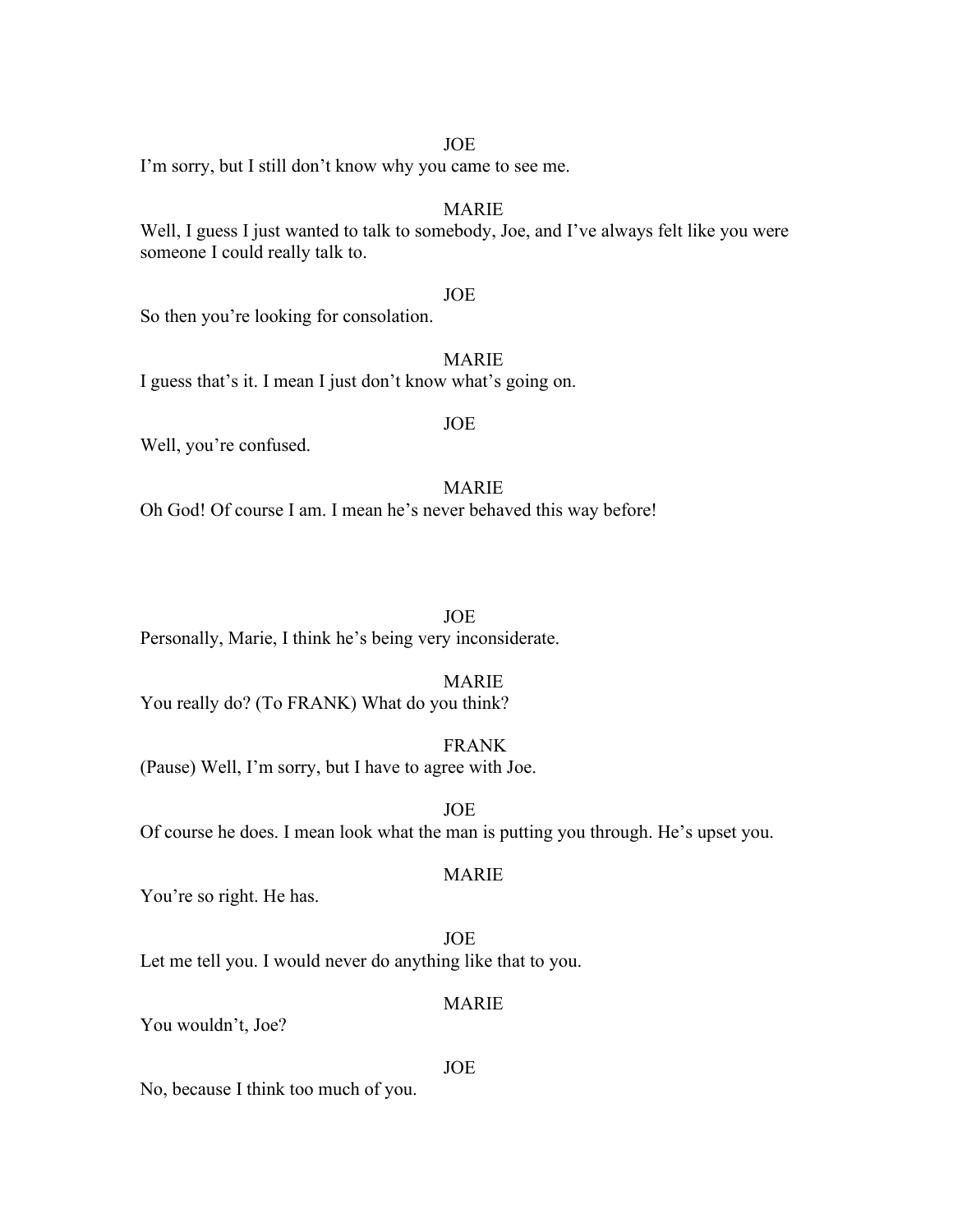#### MARIE

(Finishes her drink) Do you really, Joe?

JOE

JOE

I'm telling you that I do.

MARIE

(A coy smile, a little tipsy) I hear you saying it. But how much do you *really* think of me?

I can show you… if you'd like.

MARIE

I think I'd like another one of these. (She hands her glass to FRANK) Do you mind?

# FRANK

My pleasure… (He takes her glass).

#### JOE

Do you honestly want me to show you?

#### MARIE

(She takes a large drink of the martini) You know I don't think I'd mind.

 JOE (He smiles at her) You might even like it. (He then kisses the back of her neck).

 MARIE Mm… No, I don't mind. In fact, that's very nice.

JOE

Is it? (He continues).

# MARIE

(Now getting rather turned on) Yes, Joe… Yes, it is… Oh, yes…

 JOE Look. Why don't you come with me? (He takes her hand).

#### MARIE

But… where are we going, Joe?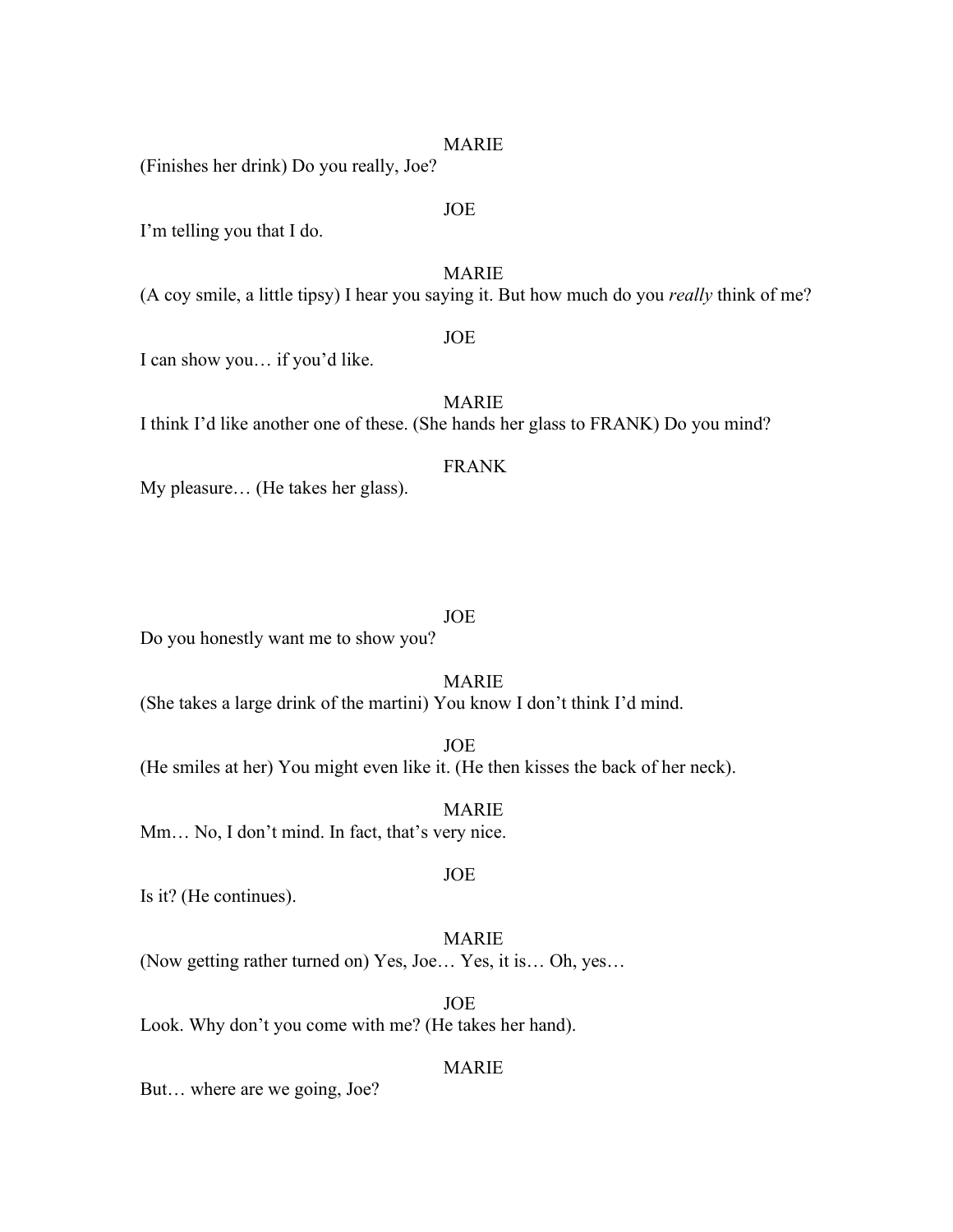JOE

Don't you know? (He then leads her, presumably into the bedroom).

FRANK

(He watches them exit with raised eyebrows) My God! I *am* still learning.

(*And then the doorbell rings again. FRANK goes to it and lets TIFFANY in*)

| Tiffany! What are you doing here?                                         | <b>FRANK</b>   |
|---------------------------------------------------------------------------|----------------|
| Is Joe here?                                                              | <b>TIFFANY</b> |
| What do you want with Joe?                                                | <b>FRANK</b>   |
| Do you think I'm humiliating myself?                                      | <b>TIFFANY</b> |
| What do you think?                                                        | <b>FRANK</b>   |
| I I couldn't help it.                                                     | <b>TIFFANY</b> |
| What does that mean?                                                      | <b>FRANK</b>   |
| I know you think I'm a real fool, Frank.                                  | <b>TIFFANY</b> |
| (Incredulous) You can't mean you're still in love with him.               | <b>FRANK</b>   |
| I know he was a bastard. He treated me like shit. But I have to know why! | <b>TIFFANY</b> |
|                                                                           | <b>FRANK</b>   |

He said he was paying you back in kind.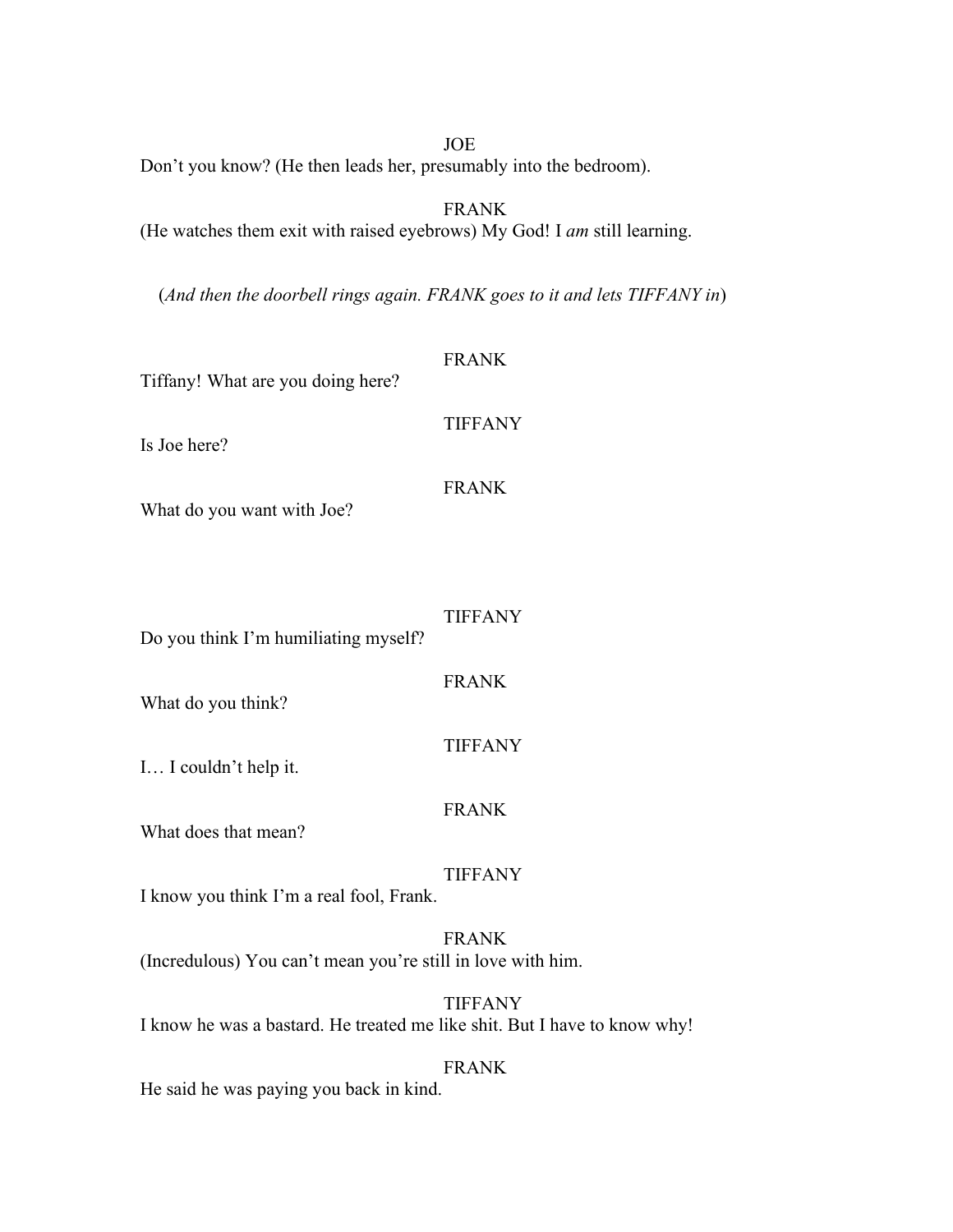#### TIFFANY

Look. I didn't think you'd want me to lie to you. I mean is that what you wanted me to do?

(*And then the telephone rings. They both stare at it, then FRANK answers it*)

# FRANK

Hello? (Pause) Well he's… momentarily occupied. (Then FRANK looks a bit shocked) He did? Look, I'll have him get back to you, all right? (He hangs up, still somewhat shocked) That was the President…

### TIFFANY

What! Of the country!

 FRANK (He stares at her, as if she were missing a few screws) No.

#### TIFFANY

Oh. You mean president Mac Gregor.

(*JOE then enters, perhaps in undershirt. He is annoyed when he sees TIFFANY*)

JOE

(To FRANK, ignoring her) Who was on the phone?

 FRANK Mac Gregor… Um, Miller has just committed suicide.

JOE

(To FRANK, about TIFFANY) What the hell is she doing here?

 FRANK (He shrugs) I guess she thinks she's still in love with you.

JOE

(Sarcastically) I'm very touched.

TIFFANY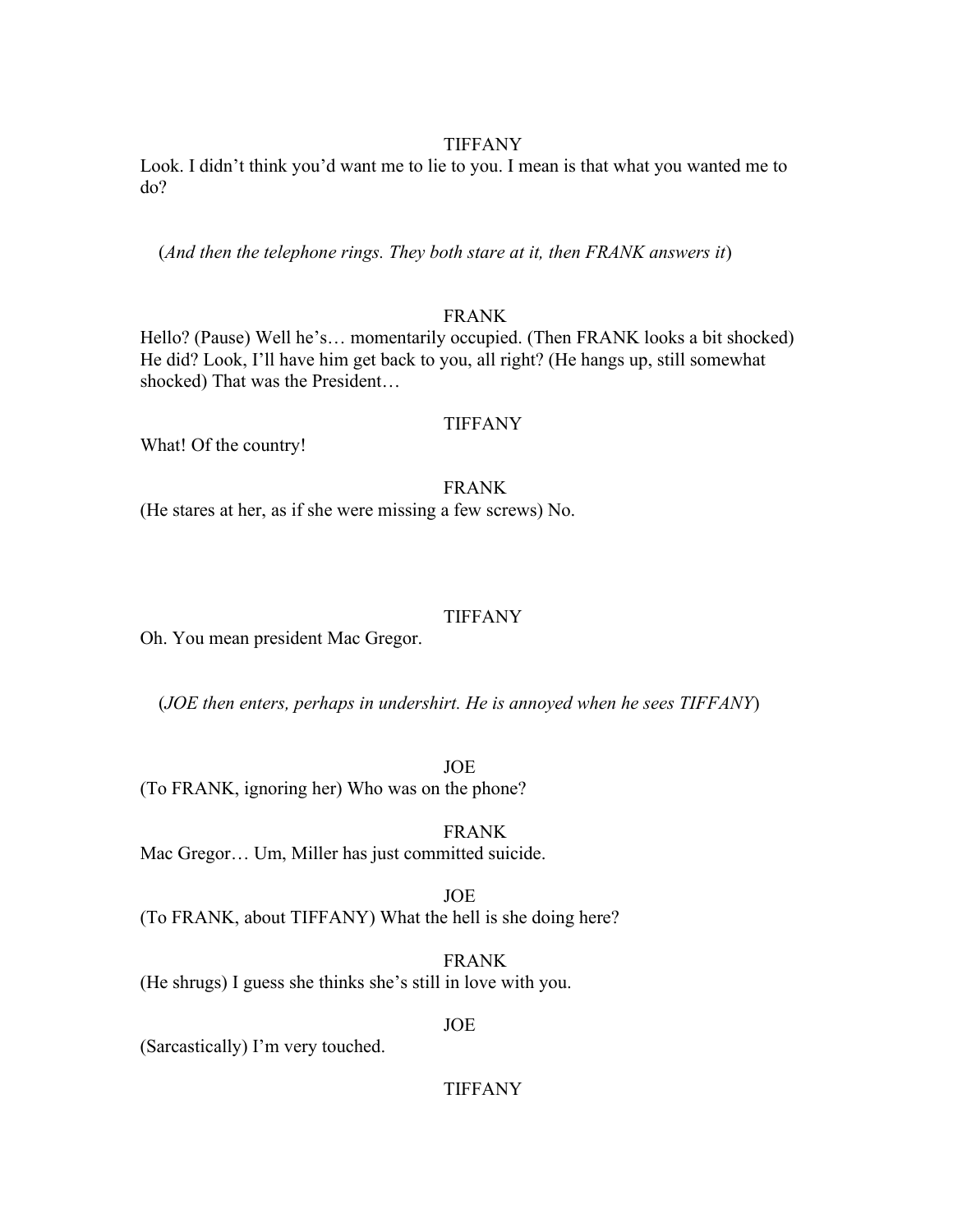It seems I made a huge mistake.

*(And then MARIE enters from the bedroom. She's also in a state of undress*)

# MARIE

Joe, where are you, baby?

#### TIFFANY

(Shocked) Baby?

 JOE (Snaps at MARIE) Go back to bed. I'll be right there.

TIFFANY

Oh, my God!

# BLACKOUT

# Scene 3

(*Again JOE's apartment. FRANK is speaking on the phone, as JOE is heard entering*)

 FRANK I think I hear him coming now. Can you get here immediately?

 JOE (Now entering) Hang up. I have something to tell you.

### FRANK

FRANK

Joe is here *now*. (He hangs up).

JOE

I'm expecting a call.

Yes? Who from…

JOE

(Smirking) From Mac Gregor…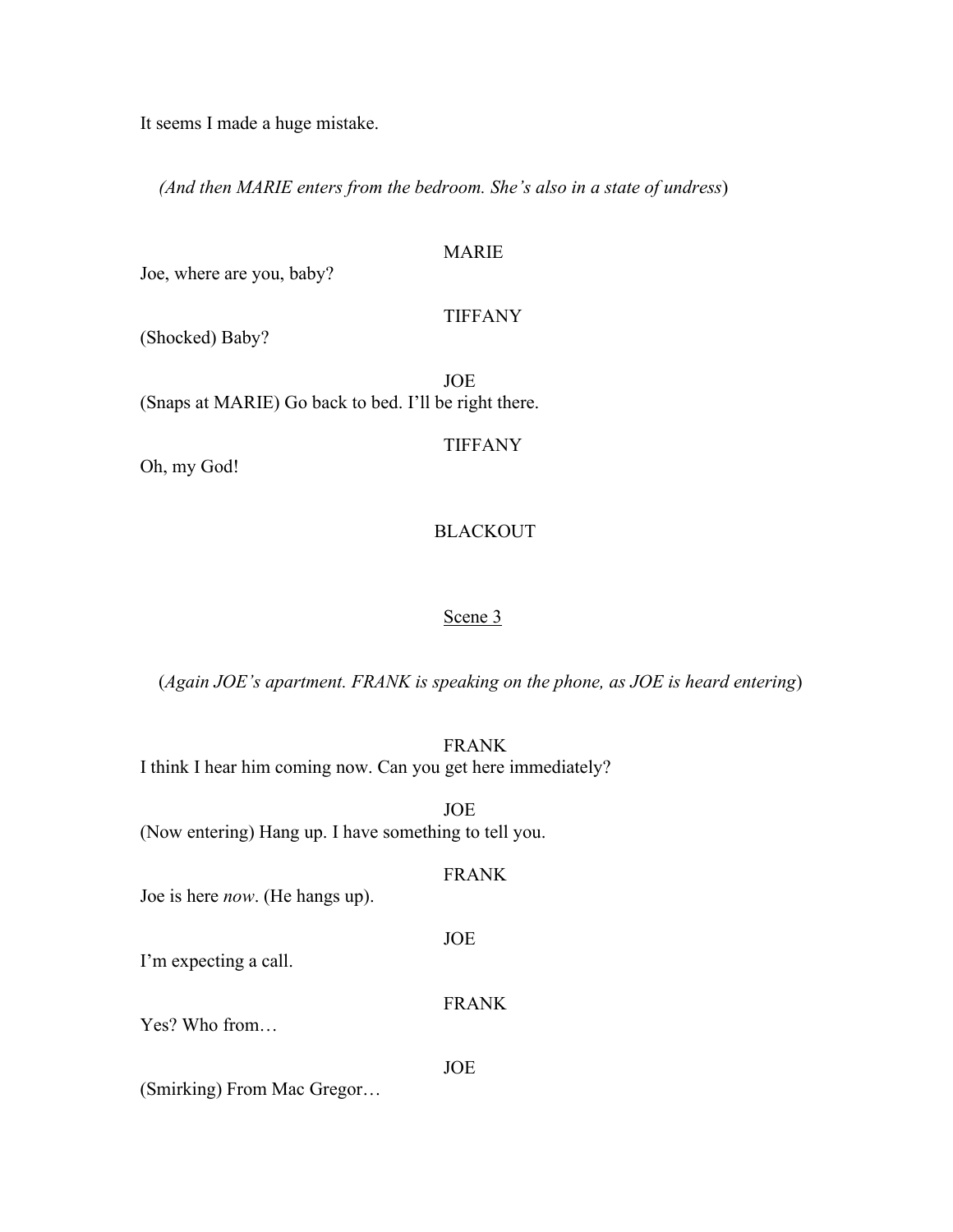# FRANK

You mean the president?

#### JOE

But not for much longer!

# FRANK

Really? So you're telling me…

 JOE I'm telling you to shake hands with your new president.

#### FRANK

(Chuckling) You really think so?

 JOE I'm feeling pretty sure of it, Frank.

# FRANK

That's how you feel, is it?

JOE

(Looks at FRANK) Yes, it is. And it was really no challenge at all.

# FRANK

So tell me. How did you do it?

#### JOE

I'll tell you—

### FRANK

(Interrupting him) I can't wait to hear it, Joe.

#### JOE

Good. But first, I think I'd like to tell you about my father.

# FRANK

You mean he was involved in this?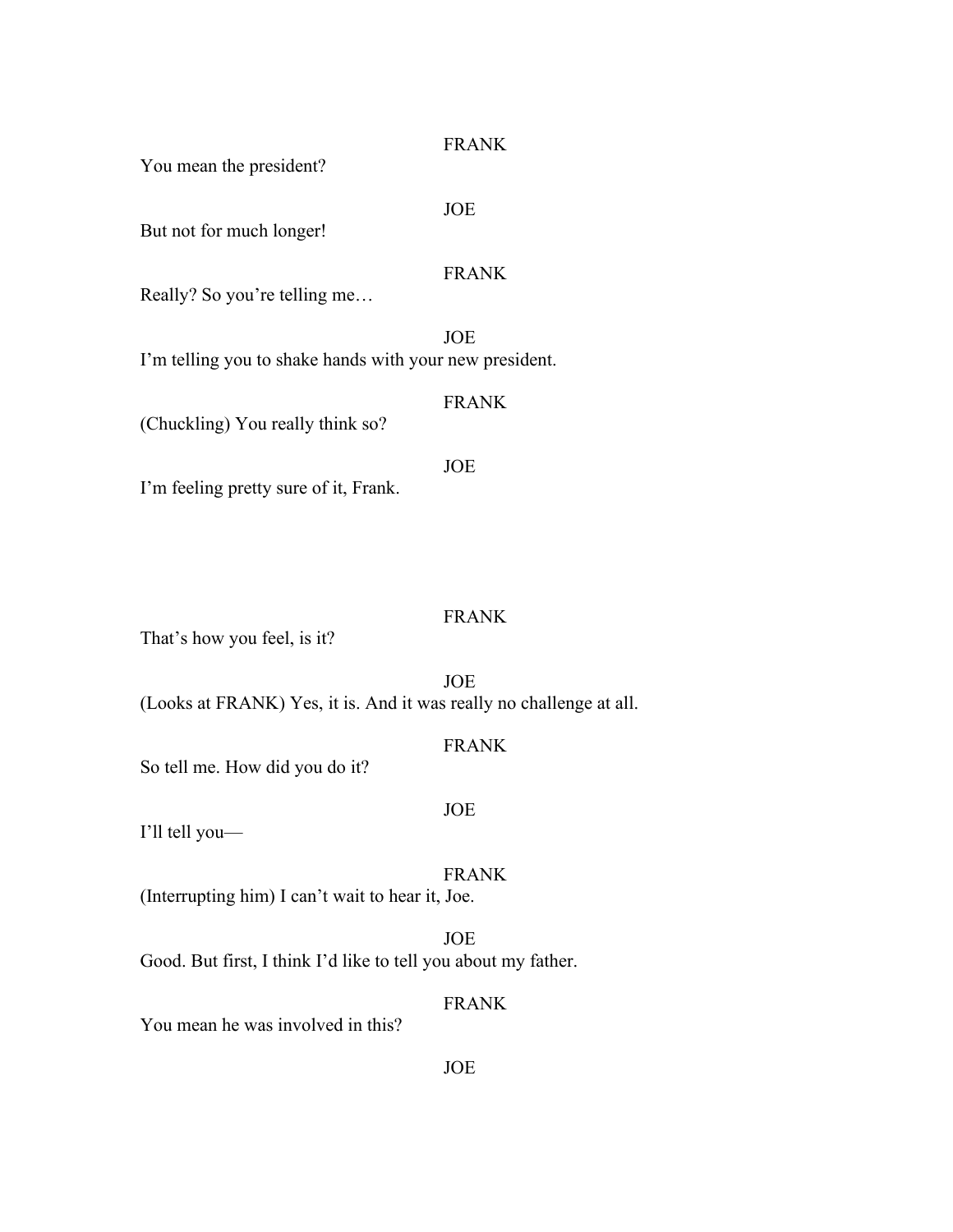Oh, I get it. You're developing a sense of humor. Well, that's good. Somebody should have one. But the point is that my father would have been proud of me. You see my dad was a mildly successful salesman, but he was not happy. He was unhappy because he had more ambition than that. What was he ambitious for, you ask? What is *everyone* ambitious for? He wanted to be rich. Unfortunately, and I say this with sadness, he had neither the brains nor the balls to become rich. And he also had one other flaw. He rather liked people. In his way he cared about them. You might say compassion was his down fall. But fortunately he imbued me with his ambition. And so do you know what I did?

#### FRANK

You wouldn't want to waste time listening to me guess.

#### JOE

(Trying to figure out what's going on with FRANK) I went to work for his company and I outsold him. Actually I drove my old man out of a job. But then you know what *he* did?

#### FRANK

This time I think I'll take a guess.

JOE

Go ahead.

#### FRANK

He blew his brains out?.

JOE

(Laughs) You're becoming rather nasty, Frank. But no. He was incredibly *proud* of me. He shook my hand and he actually wept tears of joy. And ultimately I hired him back, so you see I'm not a monster. Anyway, it made me feel very good to know that my old man was proud of me. And I'm sure he would be incredibly proud of me today.

#### FRANK

That's a very touching story?

JOE

(He chuckles again) I'm on top, for Chrissake! And it was like taking candy from a baby.

#### FRANK

And that baby was…

### JOE

Well, you could say it was…

FRANK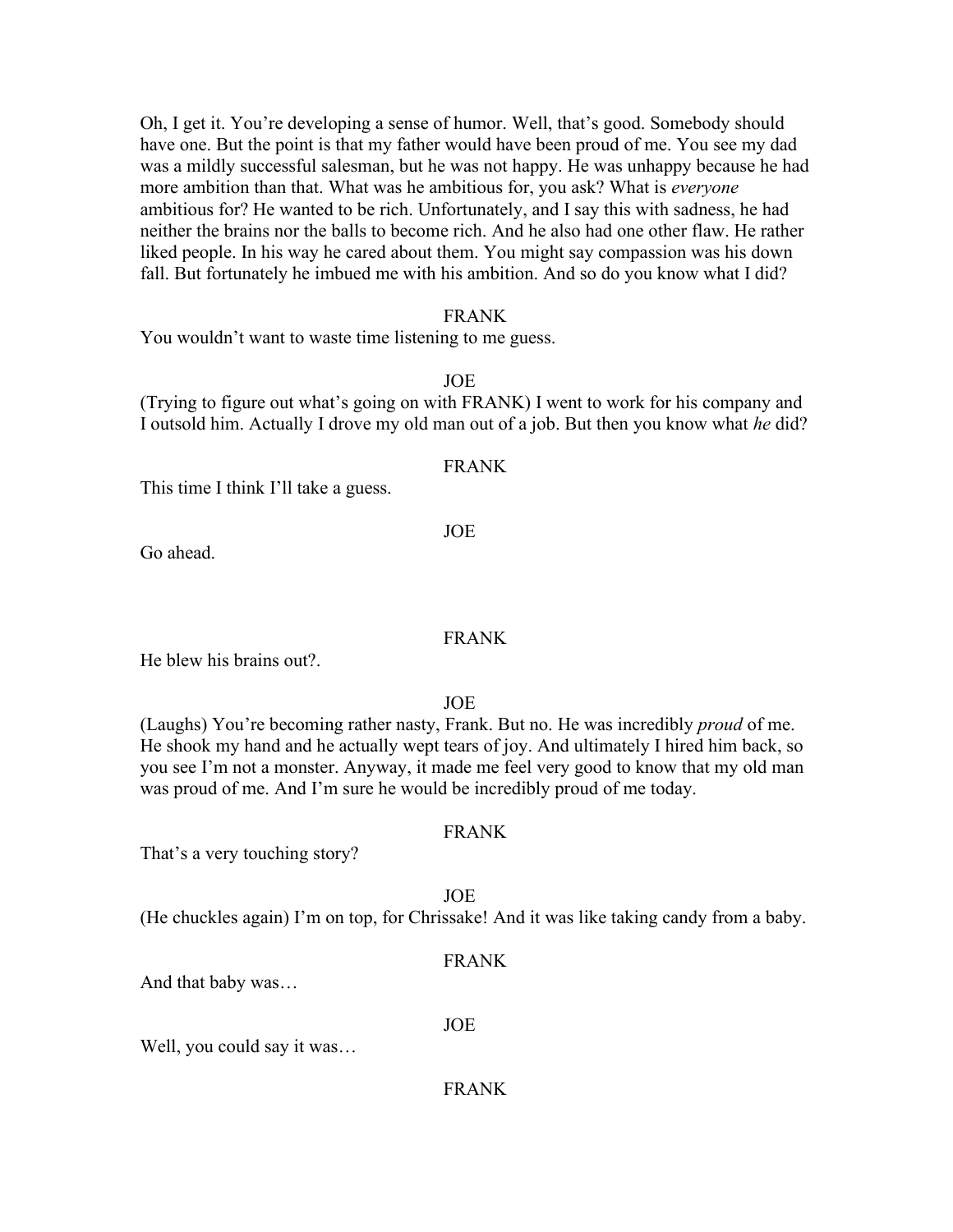(Cocky) No, wait. Let me guess again. It was Mac Gregor's daughter.

JOE

(Surprised) How did you know that?

# FRANK

I've been learning from a master.

JOE

So you have.

# FRANK

And isn't his daughter underage?

#### JOE

Yes, she is, sixteen, I think. Naturally, that was what did it. You know what teenagers are like these days. I didn't have to teach *her* a thing!

# FRANK

And so when you showed Mac Gregor the photos…

# JOE

He literally turned purple! And now you want to tell me how you know—

#### FRANK

I told you. I've been learning.

 JOE Okay, but listen to me, Frank. Don't get too big for your pants.

#### FRANK

Is that a warning?

# JOE

I wouldn't become a smart-ass, either.

# FRANK

Oh, I disagree. I mean *you* are a smart-ass, aren't you?

(*JOE stares at him, as TIFFANY then enters. She's carrying a manilla folder*)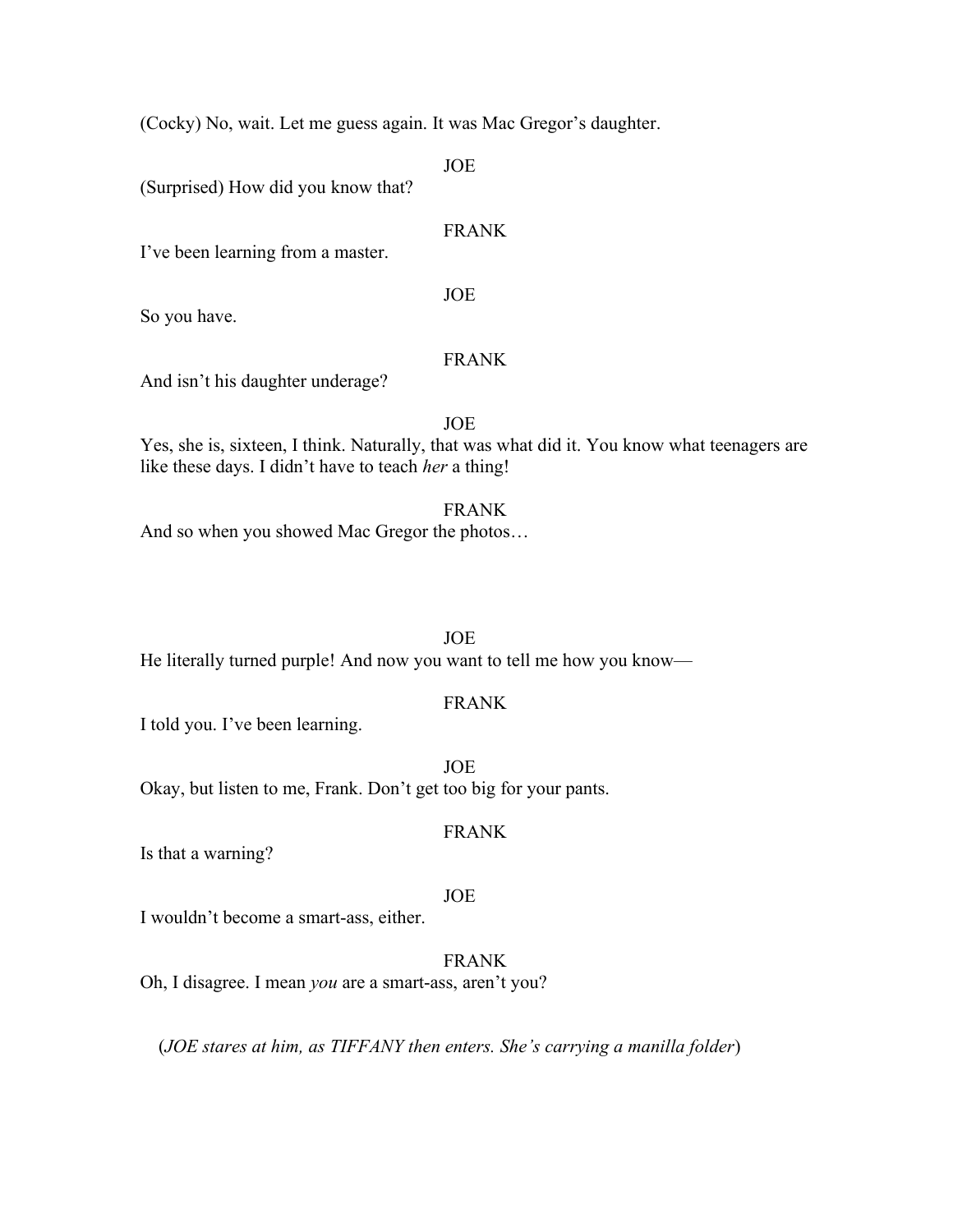#### JOE

(Now nervous) Not again! This is becoming monotonous, Frank.

# FRANK

But if I'm right, she is the bearer of glad tidings. (To TIFFANY) Did you get it all?

#### TIFFANY

I have it all right here. (She holds up the folder).

#### JOE

And what is that?

#### FRANK

Well, for openers there's statutory rape—

JOE

(Shocked but controlled, to TIFFANY) What have you been up to?

#### TIFFANY

(She laughs) You're not going to cal me names, are you, Joe? Sticks and stones may break my bones… (To FRANK) Look, why don't *you* tell him, sweetie?

#### FRANK

It's quite simple, Joe. Really it was like taking candy from a baby. See, while you were getting your photos she was getting *mine*. (To TIFFANY) May I see? (He looks at them) Oh yes. I think that covers everything. (To JOE) Would you like to verify that?

JOE

You know something? I deserve this. I thought I could trust you. Christ, I was an idiot.

#### FRANK

I'd say that covers it.

JOE

All right, Frank. Now what do you intend to do?

#### TIFFANY

(Laughing, to FRANK) Do you know how great, how wonderful I feel at this moment?

#### FRANK

(Suddenly turns on TIFFANY) Well, enjoy it. And then get out!

#### TIFFANY

(Looks at FRANK, shocked) What do you mean!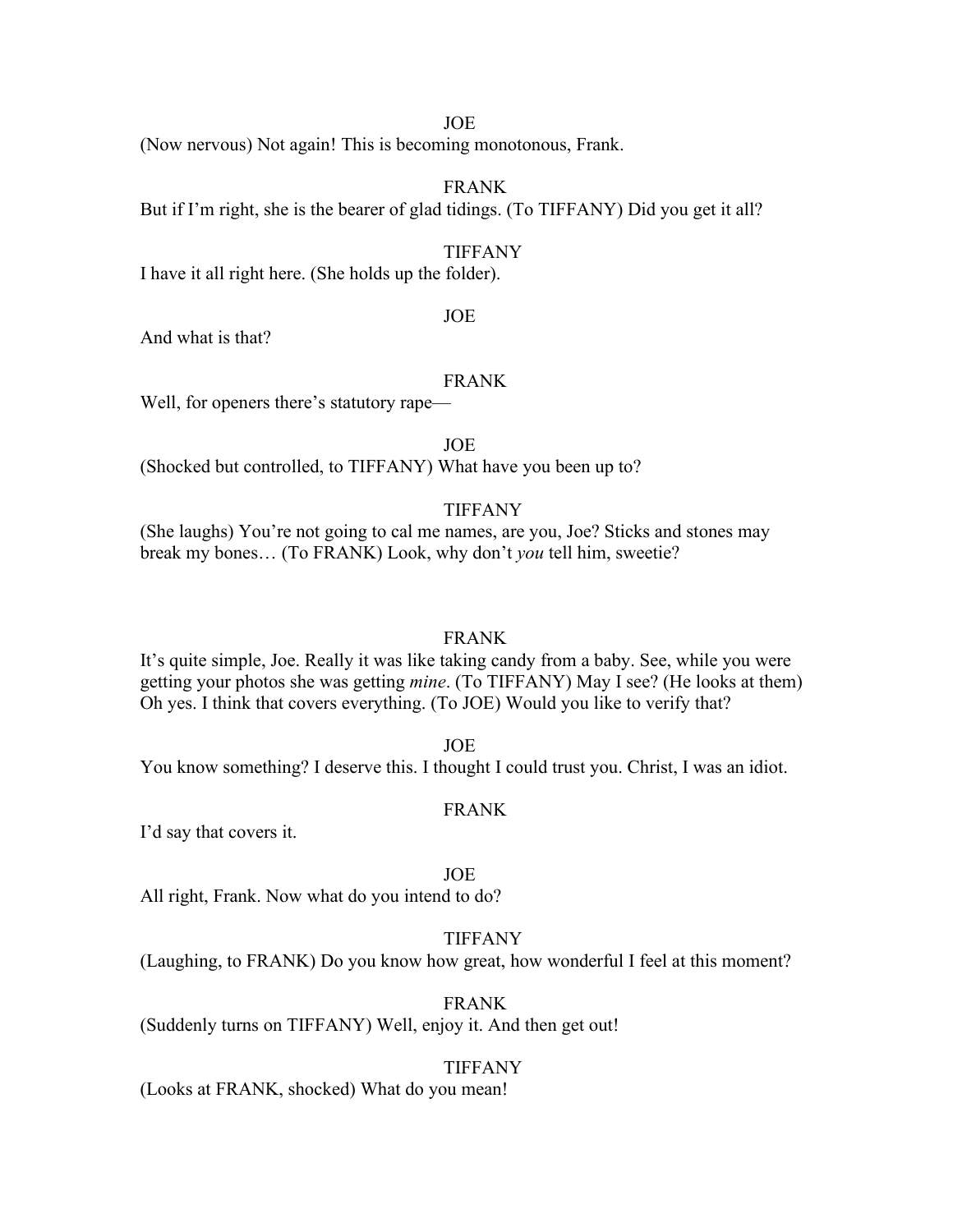#### FRANK

You heard me! I said get out of here! Do I need to give you some help? (He makes a threatening gesture).

# TIFFANY

(Backing away) But you can't—

# FRANK

Shut up! You wanted revenge on Joe! Well, you got it, didn't you? Now get the hell out of here!

#### TIFFANY

But… My God! You're as bad as he is!

# FRANK

Oh no! I'm *better* than he is! Now get out!

#### TIFFANY

God! You will be sorry for this! I swear to you—

#### FRANK

(He makes another threatening gesture) You're ridiculous! (TIFFANY exits)

#### JOE

Congratulations.

#### FRANK

Oh, man! That really felt good!

 JOE Listen for a minute, please. I asked you what you planned to do.

# FRANK

Well, you realize I could take these to the police, Joe.

#### JOE

I'm sure you could.

### FRANK

What do you think they would say?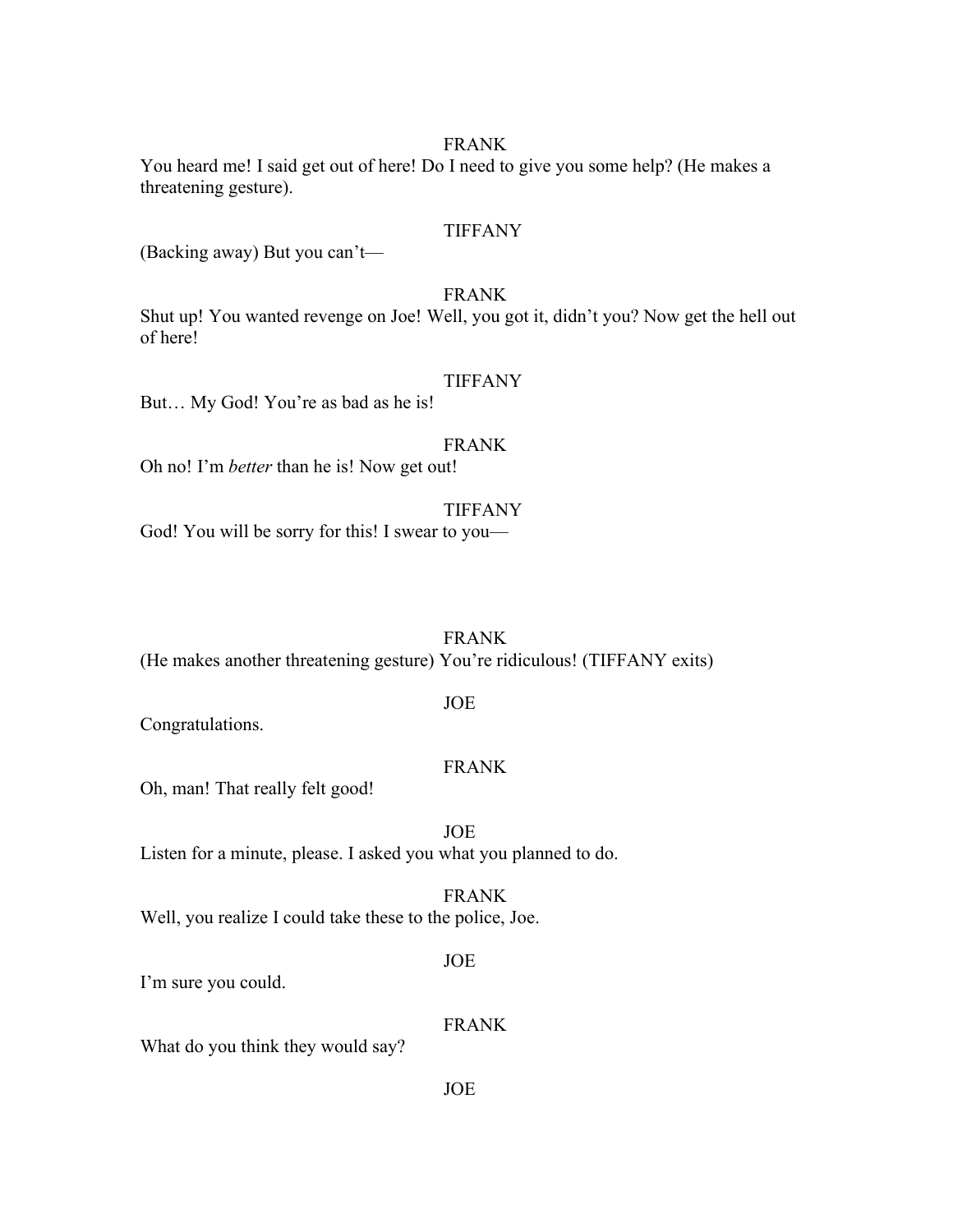Do you want me to beg, Frank? Is that what you're after?

### FRANK

I'm not sure. Would you beg, Joe?

# JOE

Go to hell, Frank.

### FRANK

Well look, as I see it, Joe, you have three options. The first option is jail. The second is you could piss and moan about bad luck… until doomsday. Or the third is you can come aboard, join *my* team. I think now I can trust you. (He laughs, holding up the folder).

(*Then suddenly, the telephone rings. They both turn and stare at it briefly*)

### FRANK

That's probably your call, Joe. You want to take it? (FRANK smiles. A BLACKOUT)

# THE PLAY IS OVER

**THE PLAYWRIGHT SPEAKS:** *There are times when I become extremely pessimistic about our human natures (my own as well as everyone else!). This usually expresses itself through my poetry. However, if the mood goes deeper and lasts longer, the result is a play. Thus, The Lesson, obviously a pretty cynical script. Influences? I'm sure there's a carryover from the days when like everyone else who ever wrote a play I was strongly affected by the plays of Harold Pinter. I feel like I've outgrown that, but when I look at this play, I guess I haven't completely shaken Pinter off!*

**AUTHOR BIO:** Other plays are published by Playscripts; Off The Wall Plays and Lazy Bee. I've had many poems produced recently, but no reason to list various journals!